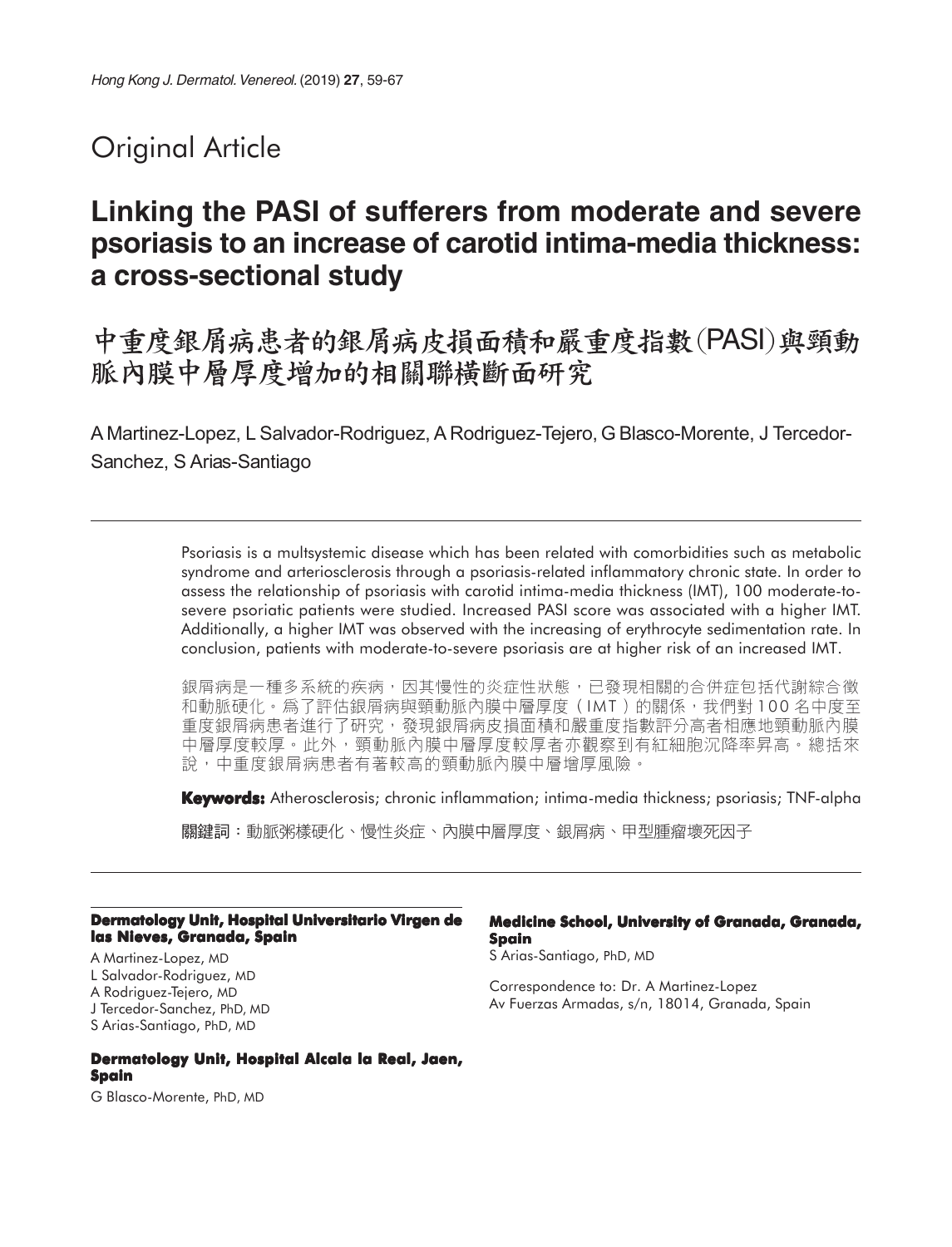# **Introduction**

Psoriasis is a chronic, inflammatory and multisystem condition with a prevalence which ranges from the 0.91% to the 8.5% of global population.1 The systemic inflammatory state of psoriasis is associated with increased risk of hypertension, hyperlipidaemia, metabolic syndrome and arteriosclerosis,  $2,3$  and has become a matter of interest in recent years. The risk of developing major adverse cardiac events (MACEs in these patients is also increased.<sup>4</sup>

The development of arteriosclerosis is considered to be a key feature of MACEs, such as ischaemic ictus or myocardial infarction.<sup>5</sup> A wide range of cell types (e.g., endothelial cells, smooth muscle cells, immune cells and haematopoietic progenitors) are involved during the atherogenic process, in which the development of reactive species of oxygen and nitrogen plays a fundamental role.<sup>6,7</sup> Moreover, the endothelial inflammation leads to monocyte recruitment during CCR5 and CC2 expressions on the surface of endothelial cells.<sup>8</sup> This process, usually linked to the accumulation of cholesterol and smooth muscle cells in the intima*,* is accompanied by the transformation of monocytes into foam cells. As a result, lipids are deposited in the arterial wall. $9,10$ 

Due to the major inflammatory component present in both entities, several studies have indicated that psoriasis patients are more likely to suffer from arteriosclerosis. Following this assumption, it must be stated that there is evidence that some of the cytokines associated with psoriasis-related injuries (TNF-alpha, II-17, IL-23) are also present in the chemotaxis process in which monocytes move towards the arterial wall during the growth of the arteriosclerotic plaque.11,12

Following the advice given by the European Society of Cardiology,<sup>13</sup> medical imaging to detect cardiovascular illness in high risk patients is being increasingly used. Several studies have therefore shown that increased carotid intima-media thickness (IMT) – measured with carotid ultrasound – in the common carotid artery could be tightly linked to a higher risk of coronary artery pathology, particularly given that IMT is considered to be an indicator of generalised arteriosclerosis.14-16 A large number of studies have since focused on confirming the presence of a raised IMT in psoriatic patients.15,17,18 Some of these authors have linked this incremented IMT with the Psoriasis Area Severity Index (PASI) and with inflammatory markers such as C-Reactive Protein (CRP).19

In view of these findings, the present study evaluated the relationship between moderate and severe psoriasis and IMT. Our study is adjusted to accommodate for confounding factors related to metabolic syndrome and to pro-inflammatory markers. The aim of this research is to analyse the relationship between psoriasis and the risk of developing arteriosclerosis taking into account that both pathologies may alter the patients' systemic state.

## **Method**

#### *Patients*

A total of 100 patients with moderate and severe psoriasis were recruited and monitored in the Psoriasis Unit of our hospital. Inclusion criteria were as follows: a) age 18 or over 18; b) PASI greater than or equal to 5; c) patients had to be resident in the metropolitan area of Granada. Exclusion criteria were as follows: a) previous use of systemic or biological drugs for treating psoriasis; b) presence of atheromatous plaque during the ultrasound; c) antecedents of rheumatoid arthritis; d) inflammatory bowel disease; e) angina pectoris or myocardial infraction; f) ictus and intermittent claudication, and g) presence of chronic renal or hepatic illness detected through analytical parameters. Their data were compared with 65 healthy controls from the same area. Every patient agreed with the terms present in the WMA Declaration of Helsinki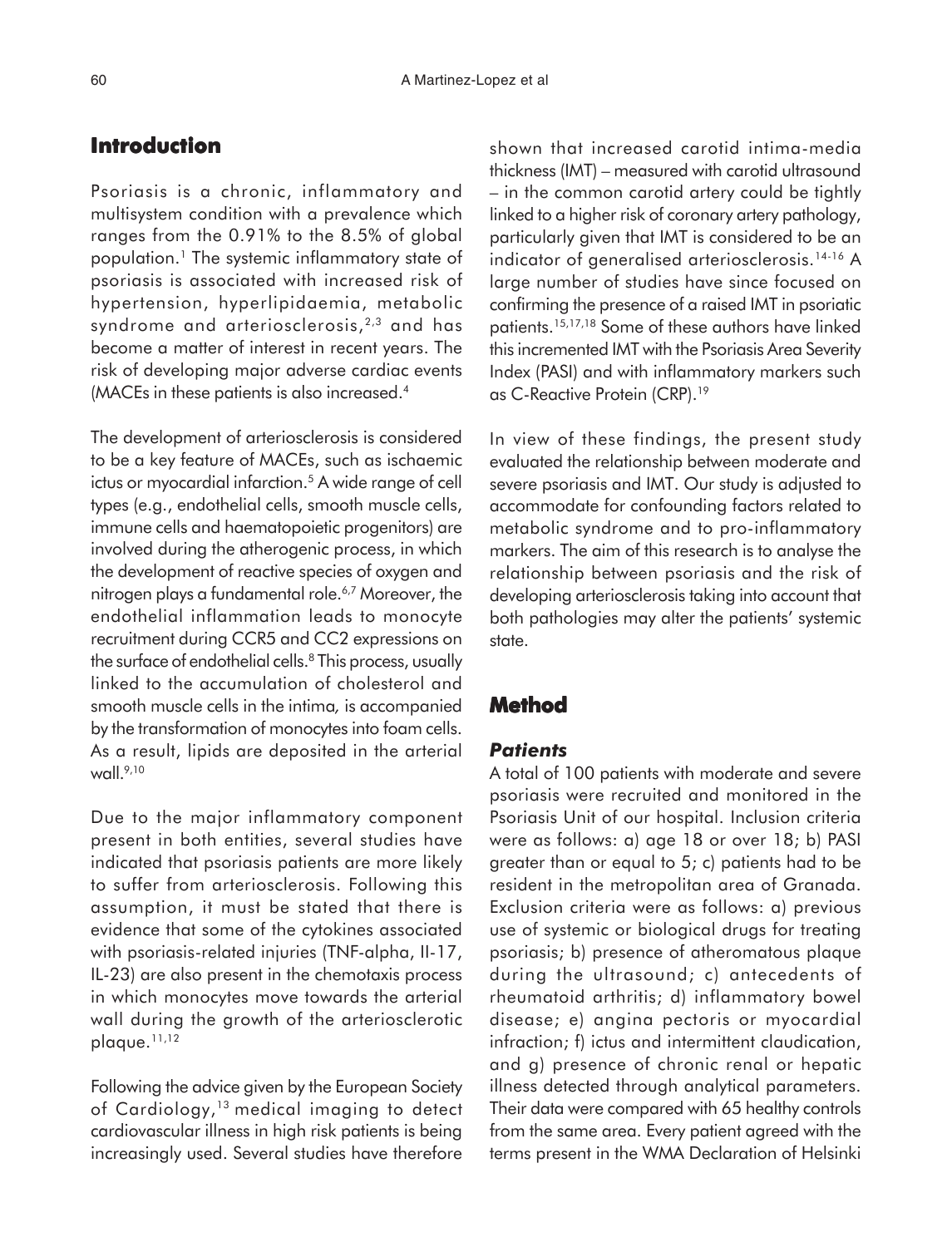and the investigation was approved by the Ethical Committee of the Hospital Universitario Virgen de las Nieves (Granada, Spain).

## *Clinical parameters and questionnaires*

The age and sex of every patient were documented in the study. Each patient filled the questionnaires Psoriasis Epidemiology Screening Tool (PEST),20 Psoriasis Arthritis Screening Evaluation (PASE)<sup>21</sup> and Early Arthritis for Psoriatic Patients (EARP), <sup>22</sup> as a means of screening psoriatic arthritis. The presence of this type of arthritis was considered if two out of the three questionnaires exhibited positive results (PEST greater than or equal to 3; PASE greater than or equal to 44; EARP greater than or equal to 3. Furthermore, the patients were surveyed on their tobacco use. Measurement of PASI was also undertaken, while each patient's body mass index (BMI) was calculated. Blood pressure was measured at three different times within two consecutive weeks to rule out the presence of arterial hypertension (HTN).

#### *Analytical measurements*

Blood tests were performed after twelve hours fasting. The following parameters were measured: the lipid parameters low-density lipoprotein (LDL) and triglycerides (TG); hepatic metabolite alanine aminotransferase (ALT); glycaemia and glycated haemoglobin (hB1ac); the pro-inflammatory markers erythrocyte sedimentation rate (ESR) and C Reactive Protein (CRP), and vitamin D levels.

## *Measurement of carotid IMT*

The left common carotid artery was assessed as follows: patients were placed in a supine position with their necks being 60º laterally inclined. Six measurements of IMT were performed with the sounding line being 10mm away from the carotid bifurcation. Only measurements with a standard deviation of less than 20 micrometres were taken into consideration. A high-res ultrasound scanner (Esaote MyLab Gold 25) with a 10 MHz sounding line running specific software for measuring IMT (Esaote QIMT Software) was employed. The definitive value of the IMT measurements was obtained by calculating the average of the six valid measurements from the sound scanning.

### **Statistical methods**

A descriptive analysis was performed, aiming to define the general characteristics of the patients in this study. Binary logistic regression analysis of the hypothetical associations between these variables was performed. This test was first conducted with a raw, unprocessed model and then with one adjusted to the variables here at study. The response variable was the presence of a higher-than-average IMT in the left carotid (p<0.05). This analysis was conducted to construct a new model that could be distributed in relation to the patients' sex. The software SPSS 22.0 (IBM Corp, Armonk, NY) was used for data analysis.

#### **Results**

The demographics of the patients are shown in Table 1. The mean age of the patients was 46.9 years old of which 54% were males. Furthermore, the BMI of the patients presented with class I obesity. Moreover, the mean IMT of the psoriatic patients was 632.43+/-122.60 µmetres, which was significantly higher than the mean IMT of the control group (p=0.015). The logistic regression analysis of the left-carotid IMT indicated that patients with increased PASI (OR 1.458; CI 95% 1.052-2.202; p=0.024) were more likely to present a greaterthan-average IMT (Table 2). Correlation model between PASI and IMT showed a positive correlation between IMT and PASI that reached statistical significance  $(r=0.201; p=0.042)$  and demonstrated that the increase in PASI levels was associated with an increased IMT (Figure 1). The increase in risk was also connected to a raised ESR (OR 1.205; CI 95% 1.032-1.407; p=0.019). A high IMT was linked to the presence of arterial HTN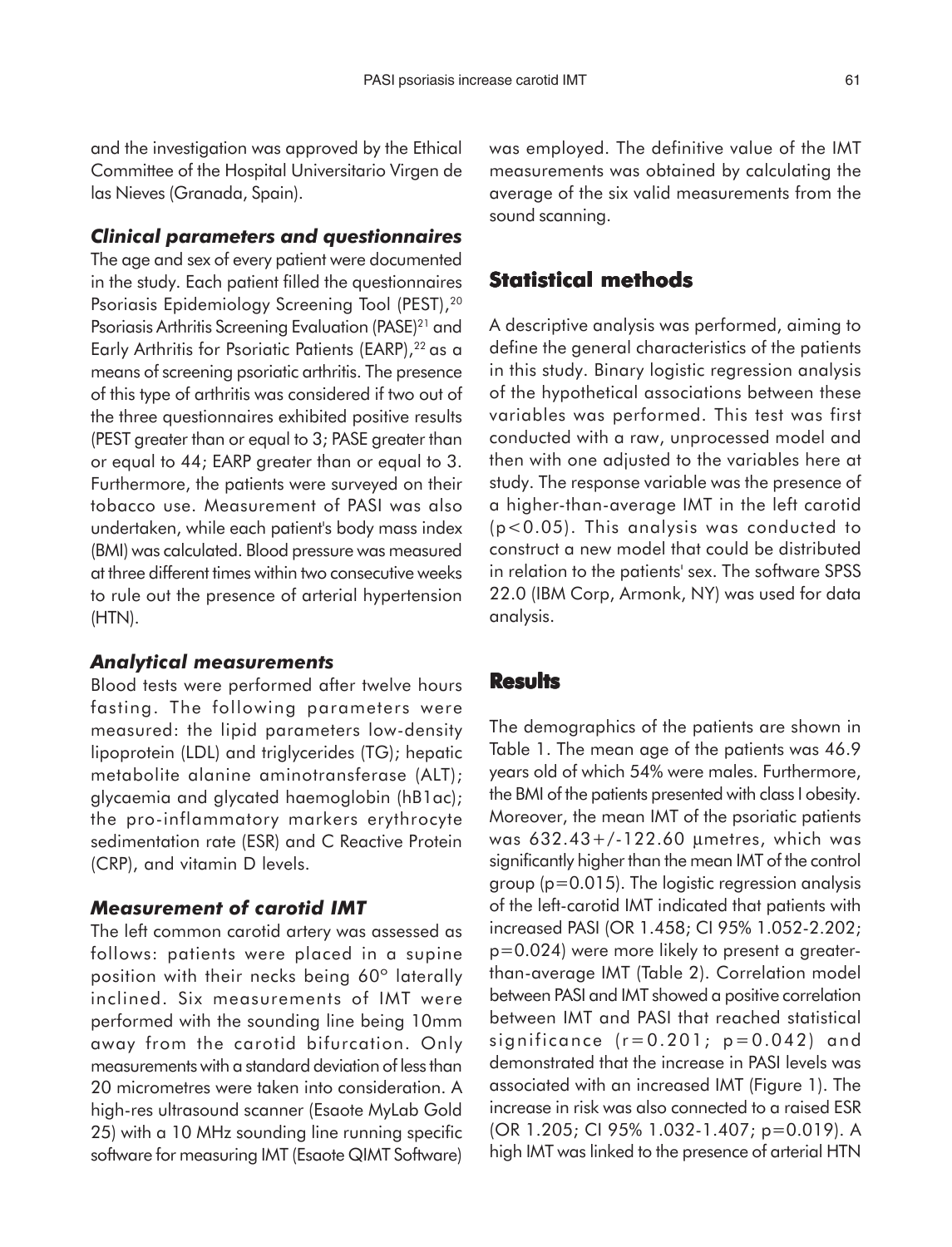and to an increase of the hepatic parameter ALT. None of the other variables correlated to the left carotid IMT thickness. Males were more likely to have a raised IMT with a raised PASI (OR 1.518; CI 95% 1.008-2.284, p=0.048) and ALT (Table 3). In women, this same analysis showed that an increased PASI was more likely to present an elevated IMT. Nonetheless, these results did not reach statistical significance (p=0.096) in female patients.

## **Discussion**

After being adjusted in order to avoid confounding factors, the present study has shown an increased risk of IMT in patients suffering from psoriasis who also present with a high PASI and ESR. Moreover, it has been observed how an increased IMT is related to the presence of HTN and to an increased ALT.

Although not directly connected to the main aim of this study, some of the results are worth noting. First of all, it must be stated that the 54% percent of the studied patients were males – consequently, the female patients represented the 46% percent of our study subjects. According to recent research performed on American, <sup>23</sup> and Spanish populations,24 this ratio is in line with the distribution of psoriasis in Caucasian patients. Another point to note is that our psoriatic patients presented a high BMI, falling under the Obesity I

| <b>Table 1.</b> Clinical characteristics of the study patients |  |
|----------------------------------------------------------------|--|
|----------------------------------------------------------------|--|

|                       | <b>Psoriasis (Mean/N)</b> | <b>Control (Mean/N)</b> | p              |
|-----------------------|---------------------------|-------------------------|----------------|
| Age<br>Sex            | $46.90 + (-14.52)$        | $49.57 + (-10.85)$      | 0.315<br>0.567 |
| M                     | 54                        | 35                      |                |
| F                     | 46                        | 30                      |                |
| PASI                  | $7.55+/-5.21$             | <b>NA</b>               | <b>NA</b>      |
| PsA                   |                           | <b>NA</b>               | <b>NA</b>      |
| Yes                   | 33                        |                         |                |
| No                    | 67                        |                         |                |
| BMI $(kg/m2)$         | $30.06 + (-6.50)$         | $25.88 + (-3.21)$       | 0.001          |
| Smoking               |                           |                         | 0.242          |
| Yes                   | 36                        | 20                      |                |
| No                    | 64                        | 45                      |                |
| Hypertension          |                           |                         | 0.165          |
| Yes                   | 29                        | 15                      |                |
| No                    | 71                        | 50                      |                |
| IMT (micrometres)     | $632.43+/-122.60$         | $585.22+/-110.40$       | 0.015          |
| ESR (sec)             | $11.09 + (-9.05$          | $5.48 + (-3.44)$        | 0.001          |
| CRP (mg/dL)           | $1.18 + (-2.72)$          | $0.51 + (-0.94)$        | 0.001          |
| Triglycerides (mg/dL) | $145.85+/-127.65$         | $129.44+/-116.73$       | 0.198          |
| LDL (mg/dL)           | $118.13 + (-30.50)$       | $110.24 + (-26.68)$     | 0.386          |
| ALT (IU/L)            | $26.41 + (-17.21)$        | $22.63 + (-14.78)$      | 0.401          |
| Glycaemia (mg/dL)     | $105.74 + (-45.15$        | $90.83 + (-32.21)$      | 0.001          |
| $hBlac$ (%)           | $5.87 + (-1.19)$          | $4.24+/-0.97$           | 0.072          |
| Vitamin D (ng/dL)     | $20.86 + (-8.65)$         | $28.54 + (-7.29)$       | 0.001          |

PASI: Psoriasis Area Severity Index; PsA: Psoriatic arthritis; BMI: Body mass index; IMT: Intima-media thickness; ESR: Erythrocyte Sedimental Rate; CRP: C Reactive Protein; LDL:Low-density lipoprotein; ALT: Alanine aminotransferase; hB1ac: Glycosylated haemoglobin.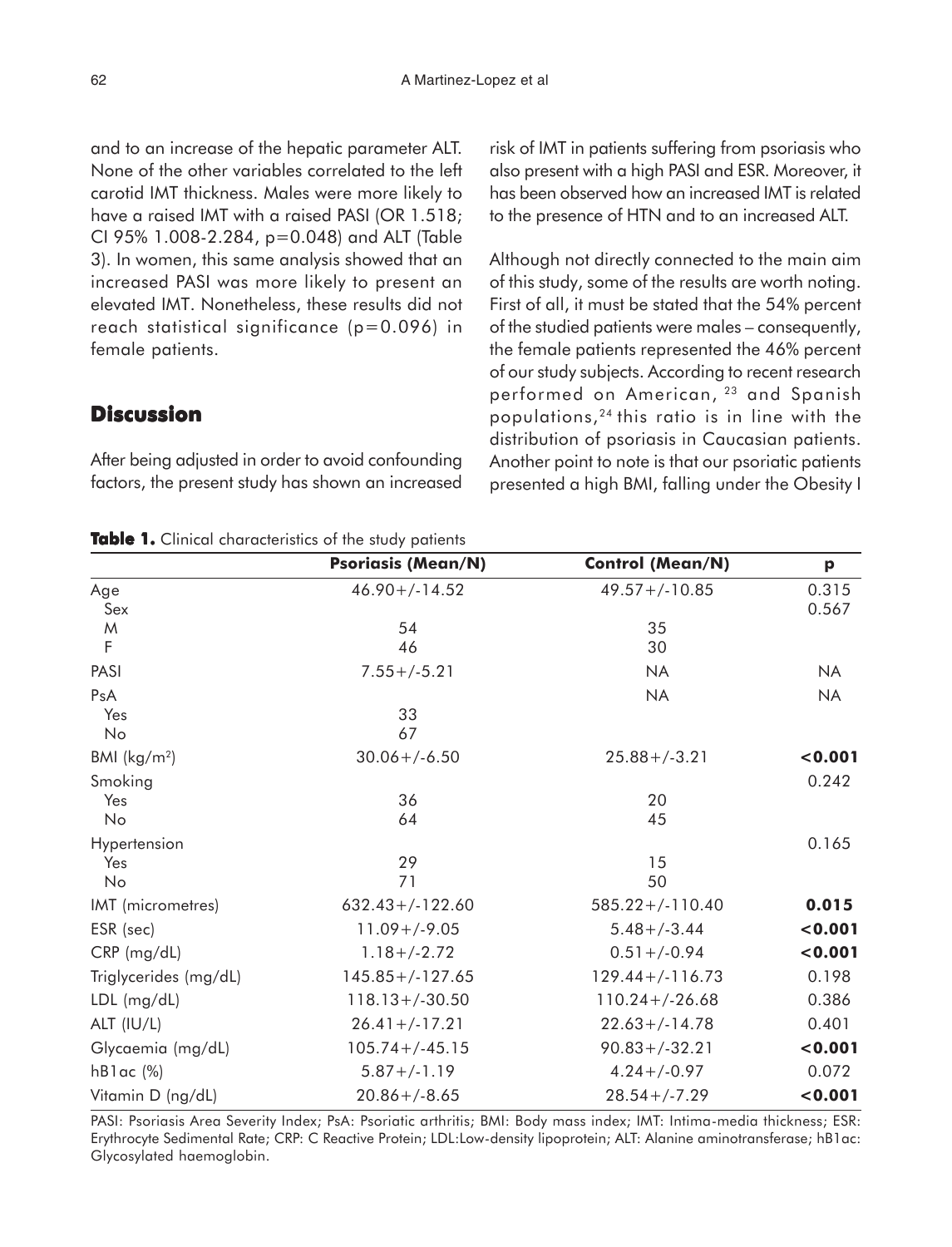Class. Several studies performed before the present one have displayed a noticeable link between psoriasis and the BMI. Therefore, a positive correlation between the BMI and the risk of developing psoriasis can be traced.25,26

The results obtained in this study are in line with previous research on the relationship between an increased IMT and psoriasis. In 2007, Kimhi et al found that patients suffering from psoriatic arthritis presented a larger IMT than patients who did not suffer from this condition and that they had an increase in CRP.27 Back in 2009, Baldi et al considered the presence of a increased IMT in patients with plaque psoriasis, although they did not identify a correlation between PASI levels and the IMT.28

When considering carotid intima-media thickness, previous studies have noted the association with hypertension in psoriatic patients. This has been seen in longitudinal studies,<sup>29</sup> as well as in casecontrol studies.30 For instance, El-Mongy et al observed in their case-control study that psoriatic patients presented an abnormal IMT and that there was a positive correlation with the patients' age, PASI and arterial hypertension.<sup>31</sup> Similar results were obtained by Karoli et al after performing a multivariate analysis conducted in a cross section study of Indian population.<sup>32</sup> The above results are in line with ours, which have shown that psoriatic patients with arterial hypertension are more likely to present with an increased IMT. Furthermore, the present study has shown the connection between a raised ALT and increased IMT. A number of studies

|            | <b>Crude model</b> |         |       |       | <b>Adjusted model</b> |         |        |              |
|------------|--------------------|---------|-------|-------|-----------------------|---------|--------|--------------|
| Age        | OR                 | CI(95%) |       | p     | OR                    | CI(95%) |        | $\mathbf{p}$ |
|            | 1.051              | 1.018   | 1.085 | 0.002 | 1.083                 | 0.975   | 1.203  | 0.135        |
| Sex        | 0.818              | 0.371   | 1.805 | 0.620 | 2.199                 | 0.273   | 17.693 | 0.459        |
| PASI       | 1.047              | 0.969   | 1.133 | 0.244 | 1.459                 | 1.052   | 2.022  | 0.024        |
| PsA        | 0.923              | 0.373   | 2.987 | 0.863 | 3.333                 | 0.307   | 36.167 | 0.322        |
| <b>HBP</b> | 0.442              | 0.179   | 1.092 | 0.077 | 4.755                 | 1.125   | 14.831 | 0.048        |
| <b>BMI</b> | 1.017              | 0.955   | 1.082 | 0.603 | 0.882                 | 0.737   | 1.056  | 0.172        |
| Smoking    | 0.727              | 0.319   | 1.656 | 0.448 | 6.371                 | 0.536   | 75.560 | 0.142        |
| <b>ESR</b> | 1.015              | 0.966   | 1.066 | 0.584 | 1.205                 | 1.032   | 1.407  | 0.019        |
| <b>CRP</b> | 0.817              | 0.626   | 1.105 | 0.614 | 0.988                 | 0.955   | 1.022  | 0.478        |
| TG         | 1.003              | 0.998   | 1.007 | 0.216 | 1.014                 | 0.996   | 1.032  | 0.137        |
| LDL        | 1.006              | 0.992   | 1.020 | 0.402 | 1.024                 | 0.993   | 1.055  | 0.134        |
| ALT        | 1.029              | 0.999   | 1.060 | 0.057 | 1.122                 | 1.009   | 1.247  | 0.033        |
| Glycaemia  | 1.008              | 0.997   | 1.018 | 0.153 | 1.035                 | 0.980   | 1.092  | 0.216        |
| hBlac      | 1.386              | 0.910   | 2.212 | 0.128 | 0.436                 | 0.176   | 1.798  | 0.251        |
| Vitamin D  | 0.996              | 0.947   | 1.047 | 0.885 | 0.986                 | 0.846   | 1.148  | 0.853        |

**Table 2.** Multivariate analysis for left intima-media thickness

PASI: Psoriasis Area Severity Index; PsA: Psoriatic arthritis; HBP: High blood pressure; BMI: Body mass index; ESR: Erythrocyte Sedimental Rate; CRP: C Reactive Protein; TG: Triglycerides; LDL:Low-density lipoprotein; ALT: Alanine aminotransferase; hB1ac: Glycosylated haemoglobin; OR: Odds Ratio; CI: confidence interval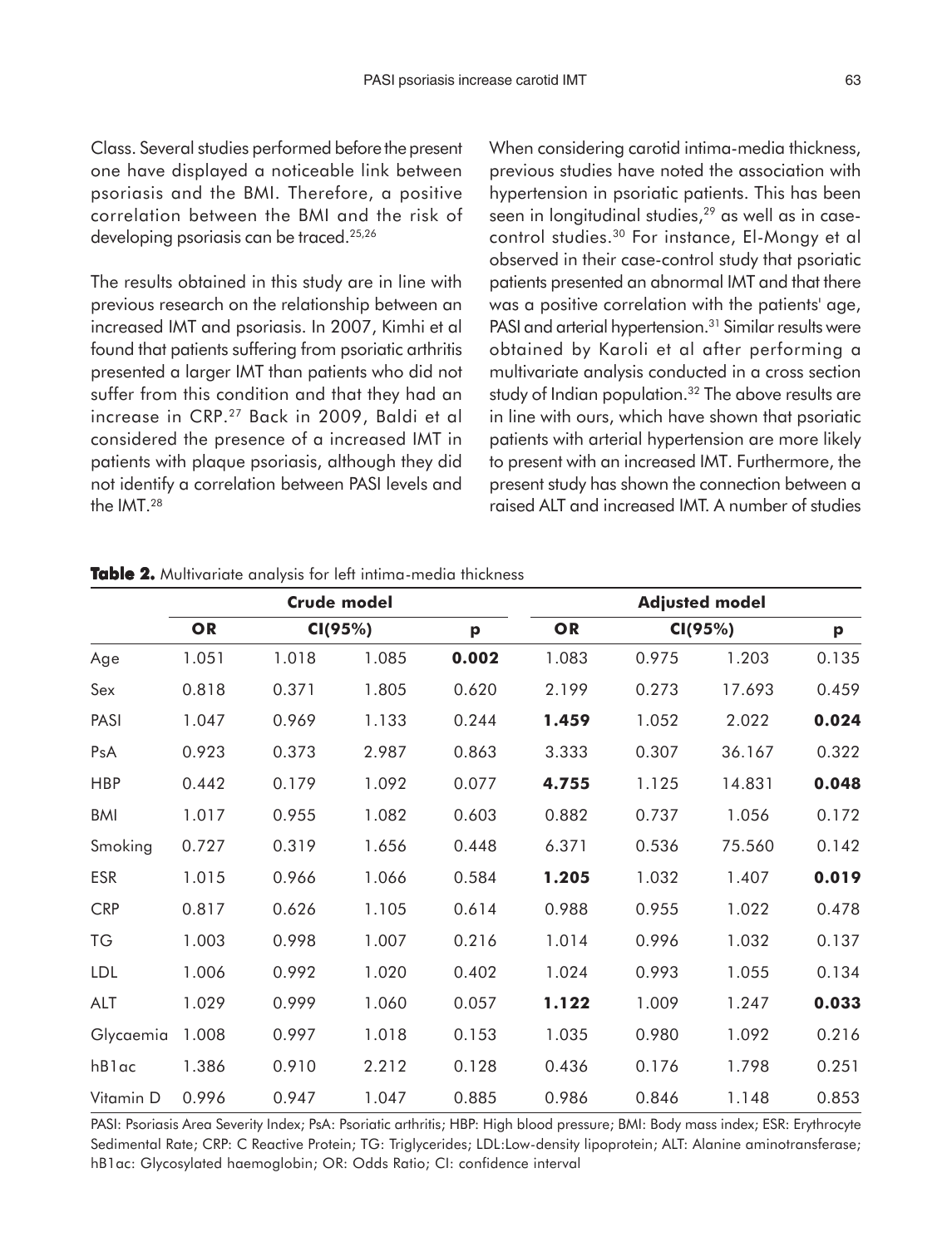

**Figure 1. Figure 1.** Correlation between Psoriasis Area Severity Index and left intima-media thickness  $(r=0.201)$ .

| Male       |             |         |        | Female |       |         |        |       |
|------------|-------------|---------|--------|--------|-------|---------|--------|-------|
| Age        | OR<br>1.117 | CI(95%) |        | p      | OR    | CI(95%) |        | p     |
|            |             | 0.972   | 1.278  | 0.191  | 1.127 | 0.963   | 1.318  | 0.136 |
| PASI       | 1.518       | 1.008   | 2.284  | 0.046  | 1.107 | 0.993   | 1.453  | 0.096 |
| PsA        | 0.845       | 0.554   | 2.121  | 0.754  | 0.510 | 0.028   | 9.465  | 0.652 |
| <b>HBP</b> | 0.572       | 0.121   | 6.206  | 0,414  | 0.946 | 0.036   | 24.548 | 0.974 |
| <b>BMI</b> | 0.955       | 0.761   | 1.309  | 0.352  | 0.959 | 0.793   | 1.160  | 0.669 |
| Smoking    | 0.238       | 0.005   | 11.443 | 0.468  | 0.263 | 0.010   | 6.674  | 0.418 |
| <b>ESR</b> | 1.024       | 0.959   | 1.279  | 0.245  | 1.049 | 0.900   | 1.223  | 0.348 |
| <b>CRP</b> | 0.714       | 0.522   | 1.324  | 0.644  | 0.655 | 0.124   | 4.256  | 0.547 |
| ТG         | 1.105       | 0.889   | 1.845  | 0.414  | 1.004 | 0.876   | 1.845  | 0.451 |
| <b>LDL</b> | 1.010       | 0.963   | 1.060  | 0.678  | 1.077 | 0.996   | 1.157  | 0.074 |
| ALT        | 1.131       | 1.001   | 1.279  | 0.048  | 0.915 | 0.760   | 1.027  | 0.338 |
| Glycaemia  | 1.070       | 0.969   | 1.182  | 0.179  | 0.999 | 0.973   | 1.027  | 0.967 |
| hBlac      | 0.940       | 0.755   | 2.212  | 0.567  | 0.924 | 0.645   | 3.187  | 0.502 |
| Vitamin D  | 0.841       | 0.649   | 1.191  | 0.341  | 0.755 | 0.437   | 2.231  | 0.408 |

**Table 3.** Multivariate analysis for left intima-media thickness stratified by sex

PASI: Psoriasis Area Severity Index; PsA: Psoriatic arthritis; HBP: High blood pressure; BMI: Body mass index; ESR: Erythrocyte Sedimental Rate; CRP:C Reactive Protein; TG: Triglycerides; LDL: Low-density lipoprotein; ALT:Alanine aminotransferase; hB1ac: Glycosylated haemoglobin; OR: Odds Ratio; CI: confidence interval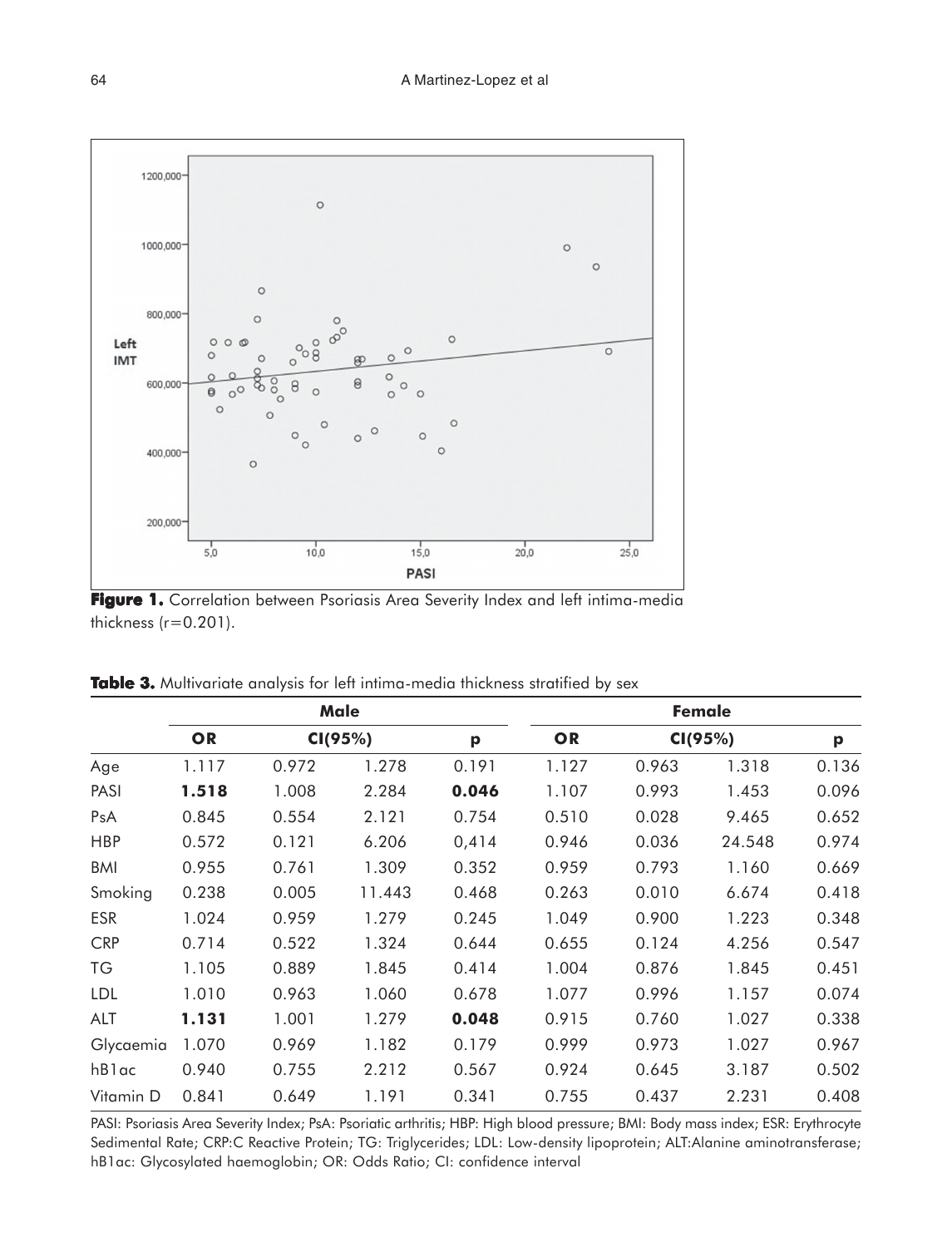have indicated the correlation between fatty liver and endothelial dysfunction and the appearance of elevated transaminases.<sup>33,34</sup> A recent study performed on an obese paediatric population has shown that ALT and TNF-alpha are independent factors to be taken into account when studying ILT levels.35 These results confirm the relevance that chronic inflammation is related to subclinical arteriosclerosis.

According to clinical studies, psoriasis medications such as methotrexate or anti-TNF agents have been associated with a decrease in cardiovascular events in psoriatic patients. Moreover, other preliminary studies on psoriatic patients have demonstrated that methotrexate,<sup>36</sup> or anti-TNF agents,<sup>37</sup> may lead to a diminished IMT. Nevertheless, it must be stated that the connection between these treatments and the decrease of IMT levels has not been sufficiently established. Indeed, there are several studies that have reported progression of IMT in psoriasis patients treated with these agents.<sup>38</sup>

There are a number of limitations with our study. For instance, there is a lack of follow-up and of the presence of a control group. It must also be noted that, while a number of studies highlight the association between psoriasis and the risk subclinical arteriosclerosis and MACEs,<sup>18,39</sup> this has not been seen in other studies.40

In conclusion, the present study has indicated a relationship between psoriasis and carotid IMT as measured by the chronic inflammatory mechanism in psoriatic patients. Our results highlight the need for adequate primary prevention of subclinical arteriosclerosis in psoriatic patients. Furthermore, we believe that there should be greater emphasis on the early detection of subclinical arteriosclerosis to avoid MACEs. Finally, further research into how the various systemic and biological treatments of psoriasis can lead to possible reversibility of subclinical arteriosclerosis is needed.

#### **References**

- 1. Parisi R, Symmons DP, Griffiths CE, Ashcroft DM; Identification and Management of Psoriasis and Associated ComorbidiTy (IMPACT) project team. Global epidemiology of psoriasis: a systematic review of incidence and prevalence. J Invest Dermatol 2013;133: 377-85.
- 2. Menter A, Griffiths CE, Tebbey PW, Horn EJ, Sterry W; International Psoriasis Council. Exploring the association between cardiovascular and other diseaserelated risk factors in the psoriasis population: the need for increased understanding across the medical community. J Eur Acad Dermatol Venereol 2010;24: 1371-7.
- 3. Arias-Santiago S, Orgaz-Molina J, Castellote-Caballero L, Arrabal-Polo MÁ, García-Rodriguez S, Perandrés-López R, et al. Atheroma plaque, metabolic syndrome and inflammation in patients with psoriasis. Eur J Dermatol 2011;22:337-44.
- 4. Egeberg A, Bruun LE, Mallbris L, Gislason GH, Skov L, Wu JJ, et al. Family history predicts major adverse cardiovascular events (MACE) in young adults with psoriasis. J Am Acad Dermatol 2016;75:340-6.
- 5. Fisher EA. Regression of Atherosclerosis: The Journey From the Liver to the Plaque and Back. Arterioscler Thromb Vasc Biol 2016;36:226-35.
- 6. Reglero-Real N, Colom B, Bodkin JV, Nourshargh S. Endothelial Cell Junctional Adhesion Molecules: Role and Regulation of Expression in Inflammation. Arterioscler Thromb Vasc Biol 2016;36:2048-57.
- 7. Violi F, Carnevale R, Loffredo L, Pignatelli P, Gallin JI. NADPH Oxidase-2 and Atherothrombosis: Insight from Chronic Granulomatous Disease. Arterioscler Thromb Vasc Biol 2017;37:218-25.
- 8. Serbina NV, Jia T, Hohl TM, Pamer EG. Monocytemediated defense against microbial pathogens. Annu Rev Immunol 2008;26:421-52.
- 9. She ZG, Chang Y, Pang HB, Han W, Chen HZ, Smith JW, et al. NG2 Proteoglycan Ablation Reduces Foam Cell Formation and Atherogenesis via Decreased Low-Density Lipoprotein Retention by Synthetic Smooth Muscle Cells. Arterioscler Thromb Vasc Biol 2016;36: 49-59.
- 10. Tabas I, Williams KJ, Borén J. Subendothelial lipoprotein retention as the initiating process in atherosclerosis: update and therapeutic implications. Circulation 2007;116:1832-44.
- 11. Späh F. Inflammation in atherosclerosis and psoriasis: common pathogenic mechanisms and the potential for an integrated treatment approach. Br J Dermatol 2008; 159:10-7.
- 12. Lowes MA, Bowcock AM, Krueger JG. Pathogenesis and therapy of psoriasis. Nature 2007;445:866-73.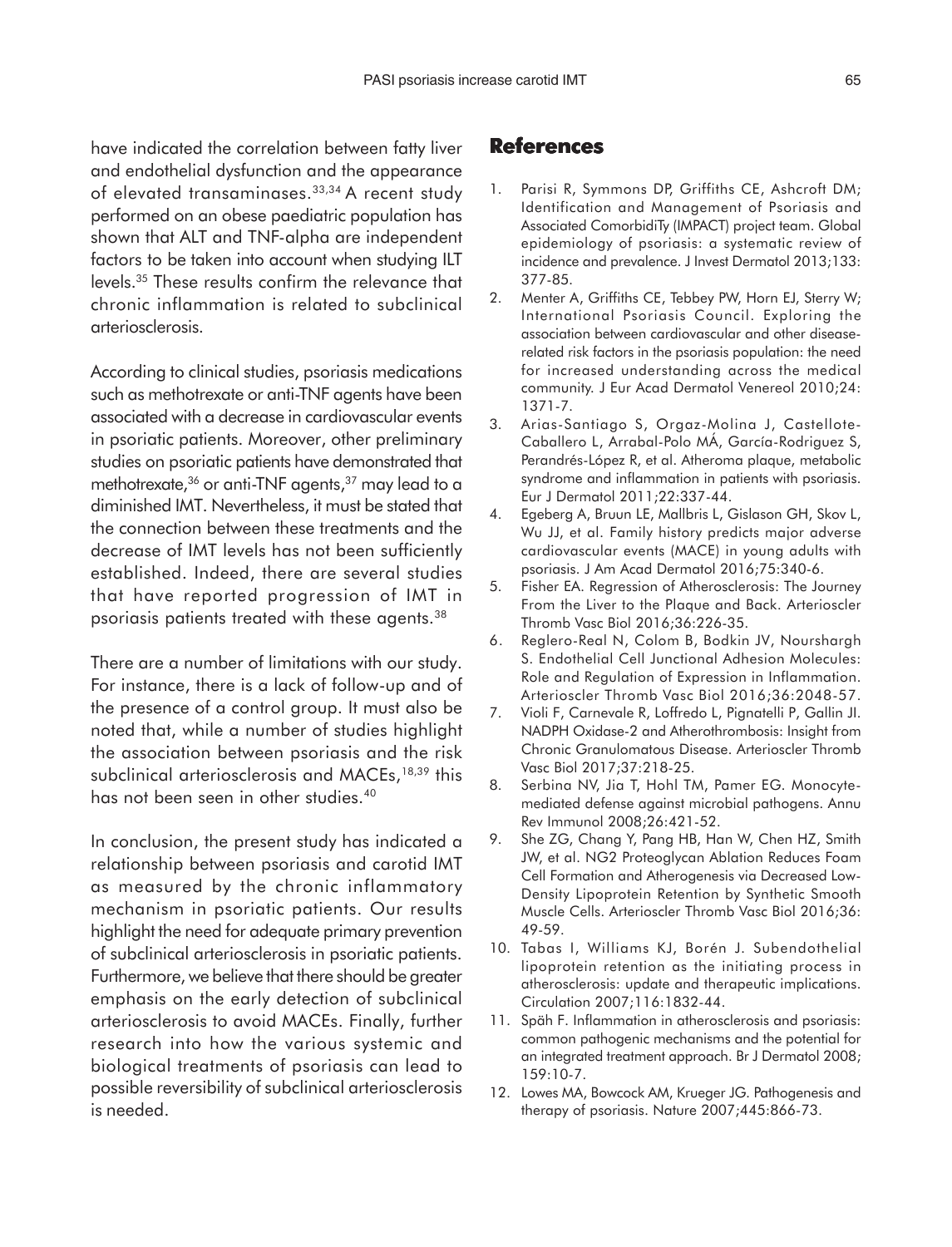- 13. Piepoli MF, Hoes AW, Agewall S, Albus C, Brotons C, Catapano AL, et al. 2016 European Guidelines on cardiovascular disease prevention in clinical practice. Rev Esp Cardiol 2016;69:939.
- 14. Craven TE, Ryu JE, Espeland MA, Kahl FR, McKinney WM, Toole JF, et al. Evaluation of the associations between carotid artery atherosclerosis and coronary artery stenosis. A case-control study. Circulation 1990; 82:1230-42.
- 15. Fang N, Jiang M, Fan Y. Association Between Psoriasis and Subclinical Atherosclerosis: A Meta-Analysis. Medicine (Baltimore) 2016;95:e3576.
- 16. Robati RM, Partovi-Kia M, Haghighatkhah HR, Younespour S, Abdollahimajd F. Increased serum leptin and resistin levels and increased carotid intima-media wall thickness in patients with psoriasis: is psoriasis associated with atherosclerosis? J Am Acad Dermatol 2014;71:642-8.
- 17. Evensen K, Slevolden E, Skagen K, Rønning OM, Brunborg C, Krogstad AL, et al. Increased subclinical atherosclerosis in patients with chronic plaque psoriasis. Atherosclerosis 2014;237:499-503.
- 18. Kothiwala SK, Khanna N, Tandon N, Naik N, Sharma VK, Sharma S, et al. Prevalence of metabolic syndrome and cardiovascular changes in patients with chronic plaque psoriasis and their correlation with disease severity: A hospital-based cross-sectional study. Indian J Dermatol Venereol Leprol 2016;82:510-8.
- 19. Santilli S, Kast DR, Grozdev I, Cao L, Feig RL, Golden JB, et al. Visualization of atherosclerosis as detected by coronary artery calcium and carotid intima-media thickness reveals significant atherosclerosis in a crosssectional study of psoriasis patients in a tertiary care center. J Transl Med 2016;14:217.
- 20. Ibrahim GH, Buch MH, Lawson C, Waxman R, Helliwell PS. Evaluation of an existing screening tool for psoriatic arthritis in people with psoriasis and the development of a new instrument: the Psoriasis Epidemiology Screening Tool (PEST) questionnaire. Clin Exp Rheumatol 2009;27:469-74.
- 21. Husni ME, Meyer KH, Cohen DS, Mody E, Qureshi AA. The PASE questionnaire: pilot-testing a psoriatic arthritis screening and evaluation tool. J Am Acad Dermatol 2007;57:581-7.
- 22. Tinazzi I, Adami S, Zanolin EM, Caimmi C, Confente S, Girolomoni G, et al. The early psoriatic arthritis screening questionnaire: a simple and fast method for the identification of arthritis in patients with psoriasis. Rheumatology (Oxford) 2012;51:2058-63.
- 23. Andersen LK, Davis MD. Sex differences in the incidence of skin and skin-related diseases in Olmsted County, Minnesota, United States, and a comparison with other rates published worldwide. Int J Dermatol 2016;55: 939-55.
- 24. Ferrándiz C, Carrascosa JM, Toro M. Prevalence of psoriasis in Spain in the age of biologics. Actas Dermosifiliogr 2014;105:504-9.
- 25. Gisondi P, Tessari G, Conti A, Piaserico S, Schianchi S, Peserico A, et al. Prevalence of metabolic syndrome in patients with psoriasis: a hospital-based case-control study. Br J Dermatol 2007;157:68-73.
- 26. Lønnberg AS, Skov L, Skytthe A, Kyvik KO, Pedersen OB, Thomsen SF. Association of Psoriasis with the risk for Type 2 Diabetes Mellitus and Obesity. JAMA Dermatol 2016;152:761-7.
- 27. Kimhi O, Caspi D, Bornstein NM, Maharshak N, Gur A, Arbel Y, et al. Prevalence and risk factors of atherosclerosis in patients with psoriatic arthritis. Semin Arthritis Rheum 2007;36:203-9.
- 28. Balci DD, Balci A, Karazincir S, Ucar E, Iyigun U, Yalcin F, et al. Increased carotid artery intima-media thickness and impaired endothelial function in psoriasis. J Eur Acad Dermatol Venereol 2009;23:1-6.
- 29. Ribeiro AH, Lotufo PA, Fujita A, Goulart AC, Chor D, Mill JG, et al. Association Between Short-Term Systolic Blood Pressure Variability and Carotid Intima-Media Thickness in ELSA-Brasil Baseline. Am J Hypertens 2017; 30:954-60.
- 30. Naseh G, Fard MM, Kazemi T, Mirgholami A, Hashemi N, Saburi A. Comparison of Carotid Intima-media Thickness in Hypertensive Patients and Control Group. J Cardiovasc Echogr 2016;26:48-51.
- 31. El-Mongy S, Fathy H, Abdelaziz A, Omran E, George S, Neseem N, et al. Subclinical atherosclerosis in patients with chronic psoriasis: a potential association. J Eur Acad Dermatol Venereol 2010;24:661-6.
- 32. Karoli R, Fatima J, Shukla V, Dhillon KS, Khanduri S, Maini S, et al. A study of cardio-metabolic risk profile in patients with psoriasis. J Assoc Physicians India 2013; 61:798-803.
- 33. Arinc H, Sarli B, Baktir AO, Saglam H, Demirci E, Dogan Y, et al. Serum gamma glutamyl transferase and alanine transaminase concentrations predict endothelial dysfunction in patients with non-alcoholic steatohepatitis. Ups J Med Sci 2013;118:228-34.
- 34. Waluś-Miarka M, Czarnecka D, Wojciechowska W, Kloch-Badełek M, Kapusta M, Sanak M, et al. Carotid Plaques Correlates in Patients With Familial Hypercholesterolemia. Angiology 2016;67:471-7.
- 35. Di Minno MN, Iervolino S, Peluso R, Scarpa R, Di Minno G; CaRRDs study group. Carotid intima-media thickness in psoriatic arthritis: differences between tumor necrosis factor-α blockers and traditional diseasemodifying antirheumatic drugs. Arterioscler Thromb Vasc Biol 2011;31:705-12.
- 36. Vandhuick T, Allanore Y, Borderie D, Louvel JP, Fardellone P, Dieudé P, et al. Early phase clinical and biological markers associated with subclinical